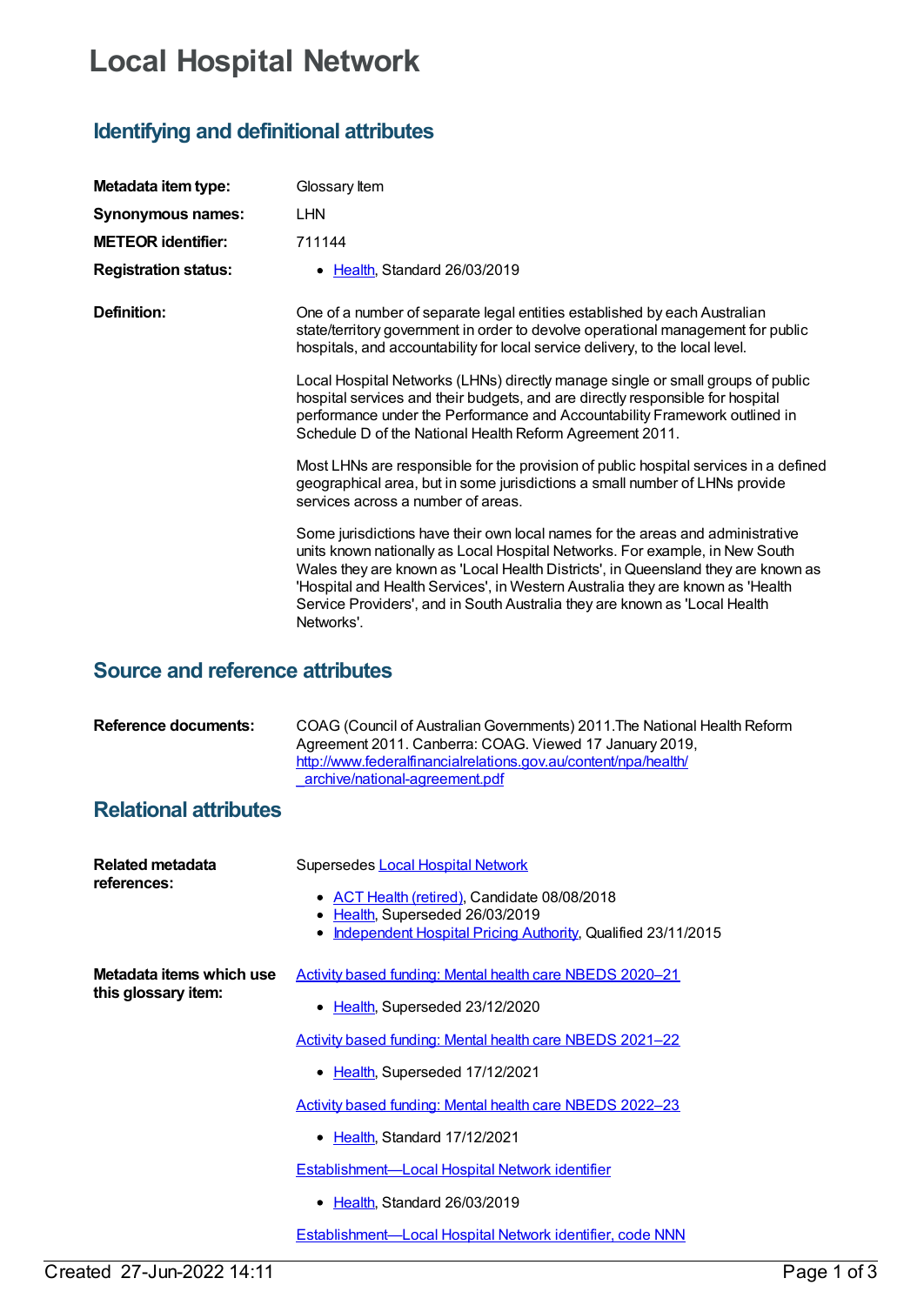• [Health](https://meteor.aihw.gov.au/RegistrationAuthority/12), Qualified 28/03/2022

[Establishment—Local](https://meteor.aihw.gov.au/content/719447) Hospital Network identifier, code NNN

• [Health](https://meteor.aihw.gov.au/RegistrationAuthority/12), Superseded 07/05/2020

[Establishment—Local](https://meteor.aihw.gov.au/content/727024) Hospital Network identifier, code NNN

• [Health](https://meteor.aihw.gov.au/RegistrationAuthority/12), Superseded 07/05/2020

[Establishment—Local](https://meteor.aihw.gov.au/content/747936) Hospital Network identifier, code NNN

• [Health](https://meteor.aihw.gov.au/RegistrationAuthority/12), Standard 20/10/2021

[Establishment—Local](https://meteor.aihw.gov.au/content/709966) Hospital Network identifier, code NNN

• [Health](https://meteor.aihw.gov.au/RegistrationAuthority/12), Superseded 23/09/2019

[Establishment—Local](https://meteor.aihw.gov.au/content/727029) Hospital Network identifier, code NNN

• [Health](https://meteor.aihw.gov.au/RegistrationAuthority/12), Superseded 20/10/2021

Hospital teaching and training [activities](https://meteor.aihw.gov.au/content/721585) cluster

• [Health](https://meteor.aihw.gov.au/RegistrationAuthority/12), Superseded 05/02/2021

Hospital teaching and training [activities](https://meteor.aihw.gov.au/content/731538) cluster

• [Health](https://meteor.aihw.gov.au/RegistrationAuthority/12), Standard 05/02/2021

Hospital [teaching,](https://meteor.aihw.gov.au/content/714040) training and research activities NBEDS 2020–21

• [Health](https://meteor.aihw.gov.au/RegistrationAuthority/12), Superseded 05/02/2021

Hospital [teaching,](https://meteor.aihw.gov.au/content/727329) training and research activities NBEDS 2021–22

• [Health](https://meteor.aihw.gov.au/RegistrationAuthority/12), Superseded 13/10/2021

Hospital [teaching,](https://meteor.aihw.gov.au/content/742182) training and research activities NBEDS 2022–23

• [Health](https://meteor.aihw.gov.au/RegistrationAuthority/12), Standard 13/10/2021

Local Hospital Network [identifier](https://meteor.aihw.gov.au/content/711151)

• [Health](https://meteor.aihw.gov.au/RegistrationAuthority/12), Standard 26/03/2019

Local Hospital Network [identifier](https://meteor.aihw.gov.au/content/719444) code NNN

[Health](https://meteor.aihw.gov.au/RegistrationAuthority/12), Standard 23/09/2019

Local Hospital Network [identifier](https://meteor.aihw.gov.au/content/747933) code NNN

Ealth, Standard 20/10/2021

Local Hospital Network [identifier](https://meteor.aihw.gov.au/content/709964) code NNN

• [Health](https://meteor.aihw.gov.au/RegistrationAuthority/12), Superseded 23/09/2019

Local Hospital Network [identifier](https://meteor.aihw.gov.au/content/727022) code NNN

• [Health](https://meteor.aihw.gov.au/RegistrationAuthority/12), Superseded 07/05/2020

Local Hospital Network [identifier](https://meteor.aihw.gov.au/content/727027) code NNN

• [Health](https://meteor.aihw.gov.au/RegistrationAuthority/12), Superseded 20/10/2021

Local Hospital Network [identifier](https://meteor.aihw.gov.au/content/757013) code NNN

• [Health](https://meteor.aihw.gov.au/RegistrationAuthority/12), Qualified 28/03/2022

Local Hospital [Networks/Public](https://meteor.aihw.gov.au/content/713848) hospital establishments NMDS 2020–21

• [Health](https://meteor.aihw.gov.au/RegistrationAuthority/12), Superseded 05/02/2021